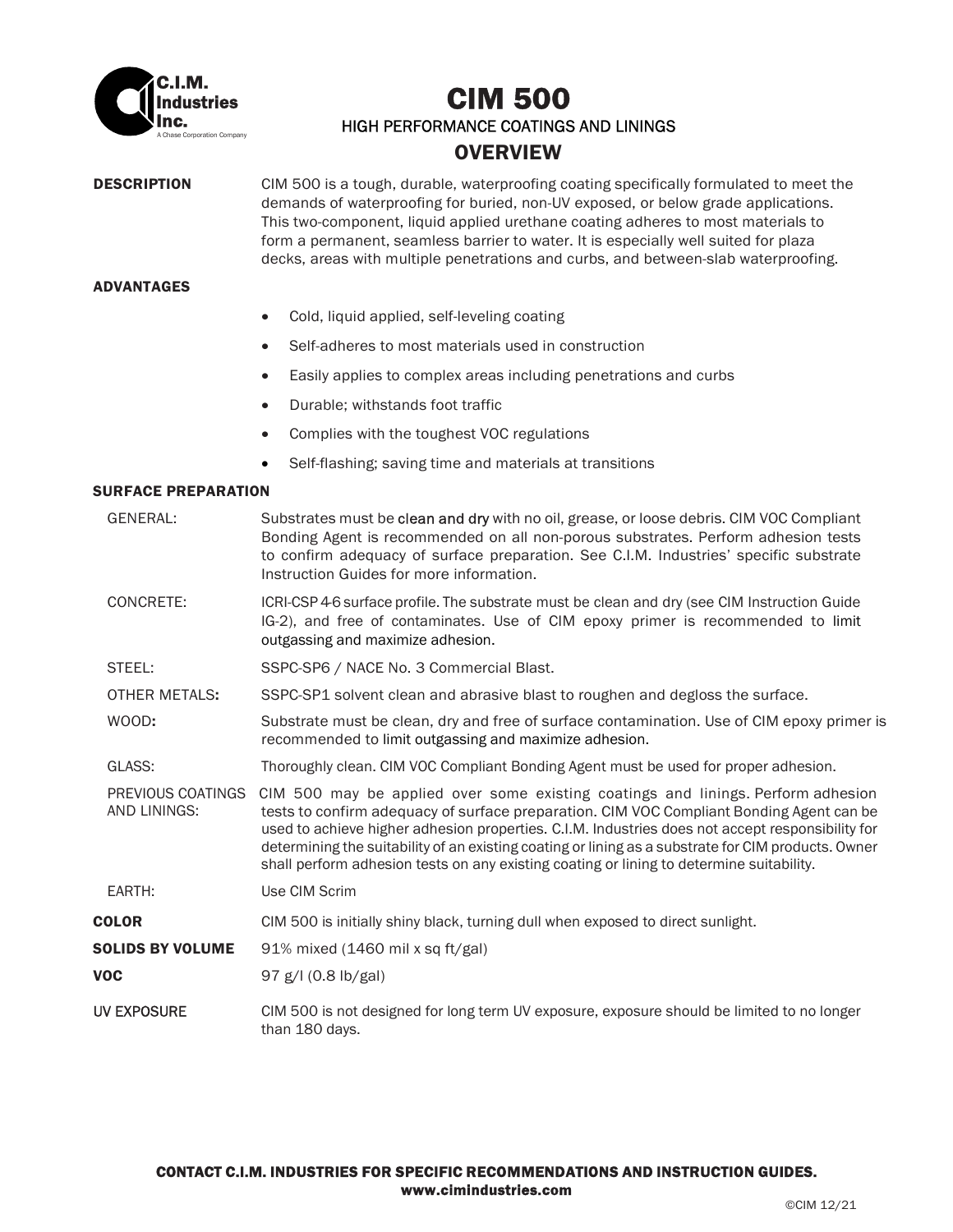

# A Chase Corporation Company CIM 500 HIGH PERFORMANCE COATINGS AND LININGS

All information presented in this publication is believed to be accurate, but it is not to be construed as a guarantee of minimum performance. Test performance results are obtained in a controlled laboratory environment using procedures that may not represent actual operating environments.

# TYPICAL PROPERTIES

| Abrasion Resistance<br>ASTM D4060                |                              |                                                      |                                    |  |  |  |
|--------------------------------------------------|------------------------------|------------------------------------------------------|------------------------------------|--|--|--|
| CS-17 Wheel, 1000 rev                            | <5 mg loss                   | Liner Weight (60 mil film)                           | 38.2 lbs./100 sq. ft.              |  |  |  |
| Adhesion to Concrete (dry)<br>ASTM D7234         | $>350$ psi                   | Mix Ratio<br>Weight<br>Volume                        | 9.4:1<br>10.8:1                    |  |  |  |
| Deflection Temperature (Minimum Use Temperature) |                              |                                                      |                                    |  |  |  |
| ASTM D648                                        | below -20°F                  | Permeability to Water Vapor<br>ASTM E96 Procedure B, |                                    |  |  |  |
| Density                                          |                              | 100 mil sheet                                        | 0.03 perms                         |  |  |  |
| Premix                                           | 8.9 lbs./gal                 |                                                      |                                    |  |  |  |
| Activator                                        | $10.1$ lbs./gal              | Recovery from 100% extension:                        |                                    |  |  |  |
| Mixed & Cured                                    | 9.3 lbs./gal                 | after 5 minutes<br>after 24 hours                    | $>90\%$<br>>95%                    |  |  |  |
| Elastomeric Waterproofing                        |                              |                                                      |                                    |  |  |  |
| ASTM C836                                        | exceeds all criteria         | Service Temperature                                  | $-20^{\circ}$ F to $180^{\circ}$ F |  |  |  |
| ASTM C957                                        | exceeds all criteria         | Softening Point, Ring & Ball<br>ASTM D36             |                                    |  |  |  |
| <b>Extension to Break</b>                        |                              |                                                      | $>275$ °F                          |  |  |  |
| ASTM D412                                        | 200%                         |                                                      |                                    |  |  |  |
| Hardness, Shore A                                |                              | <b>Tear Strength</b><br>ASTM D624 (Die C)            | 140 lbs./in.                       |  |  |  |
| ASTM D2240                                       | 70                           |                                                      |                                    |  |  |  |
|                                                  |                              | Tensile Strength                                     |                                    |  |  |  |
| Liner Performance Crack Bridging                 |                              | ASTM D412 (Die B)                                    | 700 psi                            |  |  |  |
| 10 cycles @ -15°F                                | greater than $\frac{1}{8}$ " |                                                      |                                    |  |  |  |
| After heat aging                                 | greater than $\frac{1}{4}$ " |                                                      |                                    |  |  |  |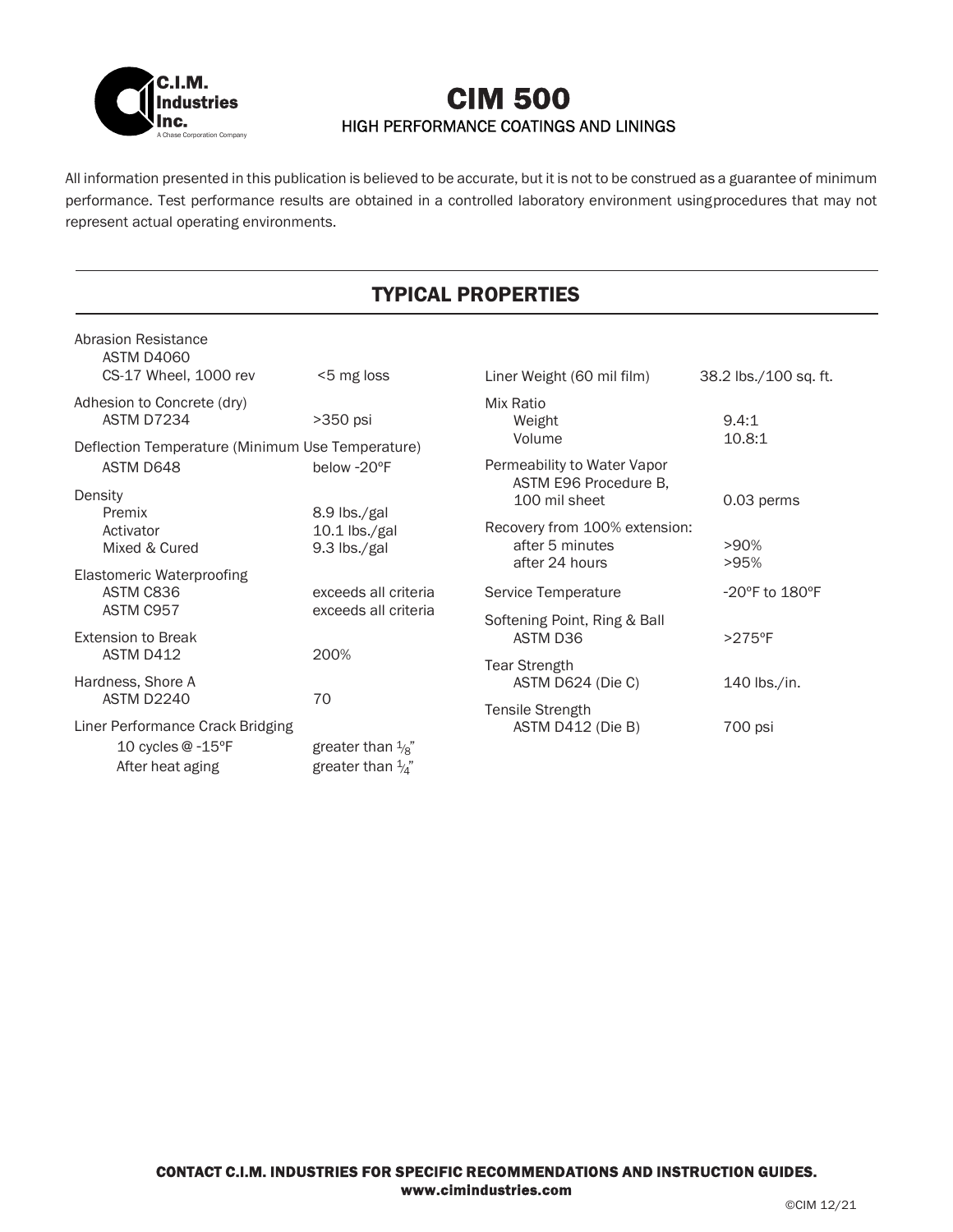

A Chase Corporation Company CIM 500 HIGH PERFORMANCE COATINGS AND LININGS

## GENERAL APPLICATION INFORMATION

## FOR PROFESSIONAL USE ONLY.

| <b>PRECAUTIONS</b>                             | Avoid contamination with water or moisture. Keep all pails and jugs tightly closed until ready for<br>use. All equipment, air supplies, and application substrates must be ABSOLUTELY DRY. Do not apply<br>in wet weather or when the CIM 500 or substrate may become wet within 6 hours after application.<br>Use caution when applying CIM 500 in confined spaces. See C.I.M. Industries' Instruction Guide,<br>"Applying CIM Within Confined Spaces" (IG-9).                                                                                                                                                                                                                                                   |  |
|------------------------------------------------|-------------------------------------------------------------------------------------------------------------------------------------------------------------------------------------------------------------------------------------------------------------------------------------------------------------------------------------------------------------------------------------------------------------------------------------------------------------------------------------------------------------------------------------------------------------------------------------------------------------------------------------------------------------------------------------------------------------------|--|
| <b>TEMPERATURE</b>                             | Surface should be at least 50°F (10°C) and must be 5°F (3°C) above the dew point. DO NOT APPLY<br>WHEN THE SUBSTRATE OR AMBIENT TEMPERATURE IS RISING OR THE APPLIED COATING IS IN<br>DIRECT SUNLIGHT. CIM 500 should be at least 50°F (10°C) when mixed and applied. CIM 500 may<br>be preheated to facilitate application at low temperatures however working time will be reduced.<br>See C.I.M. Industries' Instruction Guide "Applying CIM Coatings in Cold Weather" (IG-11).                                                                                                                                                                                                                                |  |
| <b>EQUIPMENT</b>                               | Suitable for application with a roller, brush, squeegee, trowel, or spray equipment. Spray<br>equipment requires large diameter hose and air supplied mastic gun. Airless pump may be<br>used to provide fluid side pressure. See "Spray Application of CIM Coatings" (IG-12) or<br>contact C.I.M. Industries for specific recommendations.                                                                                                                                                                                                                                                                                                                                                                       |  |
| <b>WORKING TIME</b>                            | Working time depends on temperature and method of application, typically 35-45 minutes.<br>Working time for spray application requirements will be significantly shorter.                                                                                                                                                                                                                                                                                                                                                                                                                                                                                                                                         |  |
| <b>PRIMING</b>                                 | Porous substrates such as wood and concrete may be primed with CIM epoxy primer to minimize<br>outgassing. CIM 500 must be applied within 48 hours of primer application. See the epoxy primer<br>technical data sheet for additional information.                                                                                                                                                                                                                                                                                                                                                                                                                                                                |  |
| <b>MIXING</b>                                  | DO NOT THIN. DO NOT HAND MIX. Begin mixing each pail of CIM 500 Premix using a power<br>mixer (e.g., 1/2" drill and an eight-inch mud mixer). Do not draw air into the mix. The premix<br>and activator are packaged and supplied in the proper mix ratio. Failure to mix CIM 500 as<br>provided will result in off-ratio or uncured coating. While mixing, slowly add one full jug of<br>CIM 500 Activator to one full pail of CIM 500 Premix. Mix thoroughly for 3 FULL MINUTES.<br>Mixing Jigs and Timers are available from C.I.M. Industries to help eliminate mixing errors<br>and increase productivity on the job. See C.I.M. Industries' Instruction Guide, "Mixing CIM<br>Premix and Activator" (IG-8). |  |
| <b>APPLICATION</b>                             | Apply CIM 500 directly to a clean and dry substrate. Vertical surfaces will require the use of CIM<br>500 Vertical Grade (VG) to achieve 60 wet mils in one application. See C.I.M. Industries' specific<br>substrate Instruction Guide for additional information.                                                                                                                                                                                                                                                                                                                                                                                                                                               |  |
| <b>RECOATING</b>                               | If multiple coats are needed to achieve 60 wet mils, CIM 500 should be recoated as soon as<br>practical, typically within 2 hours from mixing. If the coating has cured longer than this, the<br>surface must be severely abraded using surface grinder or other mechanical means. The surface<br>must be made free of dust and debris and then use CIM VOC Compliant Bonding Agent before<br>applying the CIM 500.                                                                                                                                                                                                                                                                                               |  |
| <b>RECOMMENDED</b><br><b>MINIMUM THICKNESS</b> | The recommended minimum thickness of the coating is 60 wet mils. Contact C.I.M. Industries<br>for additional information. Refer to CIM 500 Coverage Chart for coverage rates.                                                                                                                                                                                                                                                                                                                                                                                                                                                                                                                                     |  |
| <b>CURING TIME</b>                             | Typically, CIM 500 can be placed in service within 24-48 hours. Contact C.I.M. Industries for<br>specific recommendations.                                                                                                                                                                                                                                                                                                                                                                                                                                                                                                                                                                                        |  |
| <b>CLEAN-UP</b>                                | Use mineral spirits for clean-up of uncured material. Spray equipment must be flushed regularly<br>during application to prevent material from setting up in the hose and pump. Cured material is<br>very difficult to remove. Soaking in solvent will soften the material and may assist in its removal.                                                                                                                                                                                                                                                                                                                                                                                                         |  |
|                                                |                                                                                                                                                                                                                                                                                                                                                                                                                                                                                                                                                                                                                                                                                                                   |  |